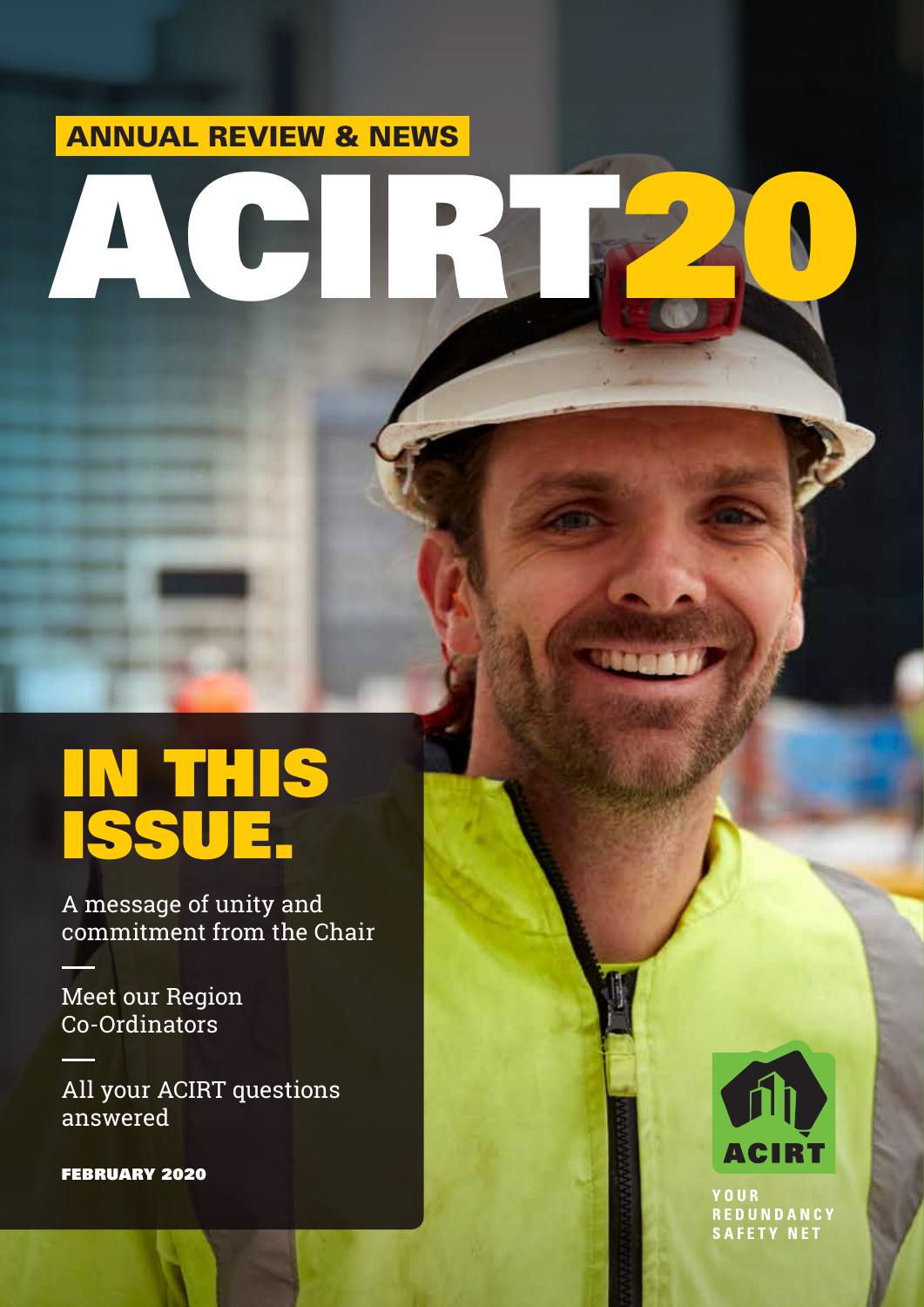### **Rita Mallia**, ACIRT Chair



Each time she chairs a meeting of the ACIRT Board – half of which is appointed by unions, the other half employer groups – Rita Mallia is comforted by the reminder that all in the room are on the same page. Crucially, she knows that doing their best for the fund's members is foremost in everyone's thinking.

'When we're sitting at the ACIRT Board table, we are acting absolutely in the interests of the members of ACIRT,' Ms Mallia says. 'It's a lot of workers' money that we're looking after, and we take that very seriously. We're all pulling in the one direction.'

Serving members is multi-layered, demanding proactive dialogue with the fund's administrator to ensure both good service and value for money. Governance is another constant, staying on top of best practice, ever mindful of the potholes such as cyber risk that routinely bob up on an ever-changing landscape.

Ms Mallia is emboldened by the Board's collective commitment to meet every challenge, and in turn giving ACIRT's close to 100,000 members the buffer of a safety net as

# All for one, and ONE FOR ALL MEMBERS.

'It's a lot of workers' money that we're looking after, and we take that very seriously.'

they navigate an industry that can swing from boom to bust and back again.

'The entire Board is committed to ensuring we can minimise exposure to risk, ensuring contributions are paid and the safety net is there for our members when they need it.'

### **A two-way street for employers and employees**

A big factor in the fund's success, in Rita's eyes, is the important service it provides not just to construction workers but in ensuring that employers who contribute to ACIRT meet their obligations swiftly and easily. 'We're providing an important service to employers too – it's a twoway street, it's good for them as well.' At the end of a busy 2019, she could reflect with pride on the success of the campaign for members to update their details with ACIRT, and an improvement in the claims process. 'It is fantastic now that members can basically make a claim over the phone, have their money within 24 to 48 hours, and have that peace of mind that when they need to get access to their funds, they're there, and they're there quickly.'

The greatest comfort she draws from her role came at the end of the year in which the ACIRT Board again successfully navigated difficult investment and financial conditions to secure their members' distribution. 'Many members accessed their contributions in the weeks before Christmas.'

Which is just as the ACIRT Board would have it  $-$  to be there for their members when they need it most.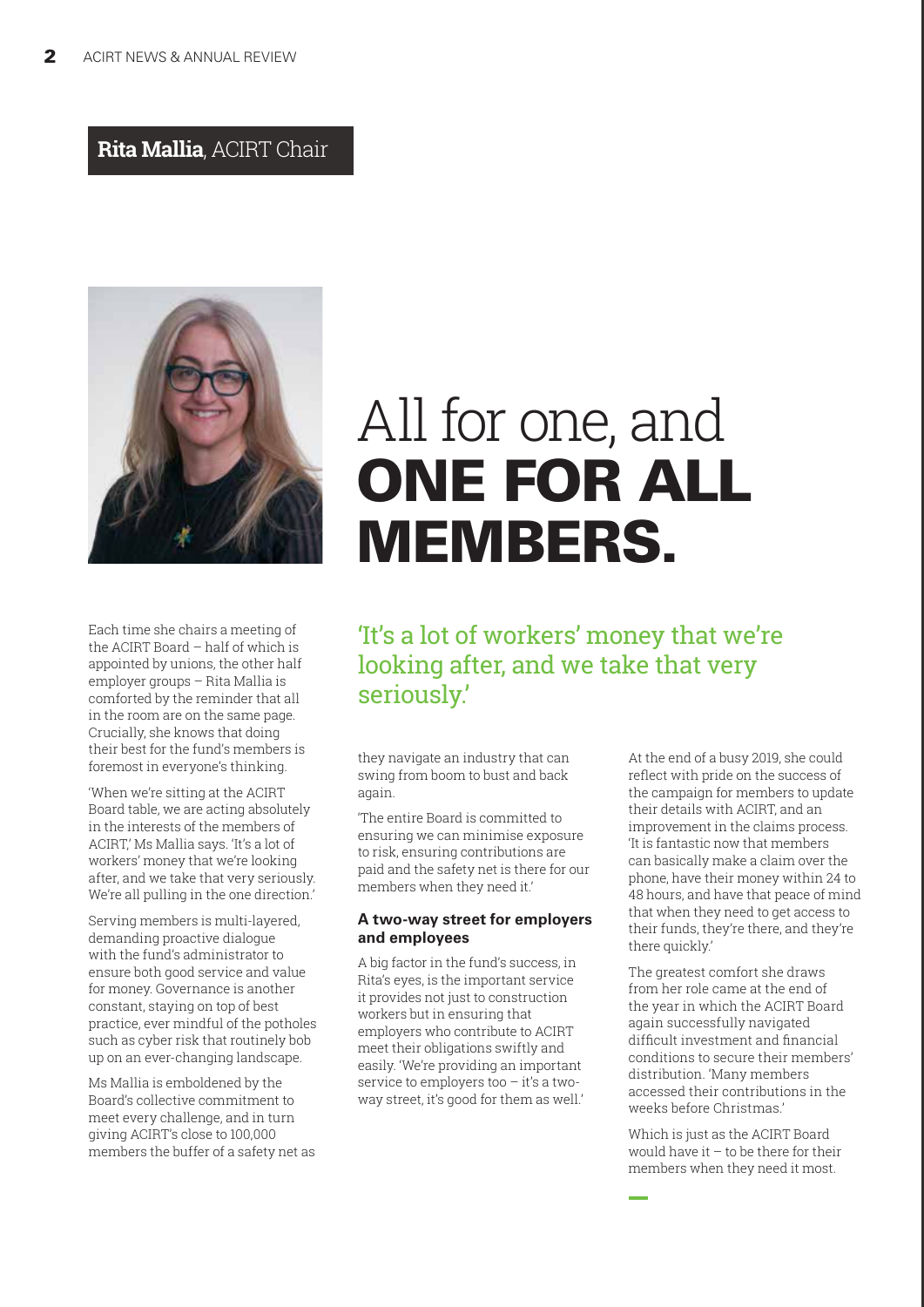Message from the CEO **Tony Butcher**

# Our members are OUR FOCUS AND OUR TEACHERS.



Tony Butcher knows what ACIRT does for its almost 100,000 members, the quiet comfort it brings construction workers to know that should the jackhammers fall quiet and the cranes stop swinging, their lives won't come to a halt too. As the fund's General Manager and CEO, it gives him great satisfaction.

In 2019 he was especially buoyed by the introduction of over-the-phone claims, which have made processing entitlements more straightforward and rewarding for members and ACIRT staff alike. 'Our new over the phone claim service means that many claims can be processed with little or even no paperwork,' he says. 'That empowers our staff, and means the person who takes the call is processing the claim immediately for a more seamless member experience.'

Members use their annual distribution to cover anything from mortgage payments, to Christmas presents, to funeral costs for their dearly departed. Charged with overseeing the fund's investments, it's outsourced administration and assisting the ACIRT Board, Tony says listening to and learning from the people at its heart has been key to ACIRT's growth and strength over 25 years.

'Our new over the phone claim service means that many claims can be processed with little or even no paperwork.'

The fund's assets are now nearly \$720 million, almost half being cash. 'That's a good indication of how financially strong we are.' In 2019, to ensure members continue to be paid their annual distribution, ACIRT invested in a new asset class of global listed infrastructure, in keeping with it's low-risk, solid return strategy.

'Our investments are conservative,' Tony says. 'We're a safety net.'

### **Listening to what members want is fundamental**

All profits are redirected to members, who are both ACIRT's focus and its greatest teachers. Social media strategy has been another focal point, with a campaign to update member details prompting 'a staggering successful response' that identified contact via SMS as the most effective way for ACIRT and its people to communicate.

The strength of the Sydney construction market has ensured strong contributions, while almost \$18 million was paid out to members as a distribution in 2019. Signs of a lull mid-year have given way to an infrastructure climate swelling with commercial development – new football stadiums, rail lines, a second Sydney Harbour tunnel – while green shoots have appeared on the home unit front.

Listening to what members want is fundamental. In the lead-up to Christmas, Tony marvelled at a reception area at ACIRT headquarters brimming with members who could have made their claims remotely, but still enjoy the old-fashioned, personal touch of speaking to a friendly face.

'We believe our main touchpoint is when our members claim their benefit. And if they're happy when they claim their benefit, they'll be happy when their new EBA includes ACIRT.'

**TONY BUTCHER** ACIRT, CEO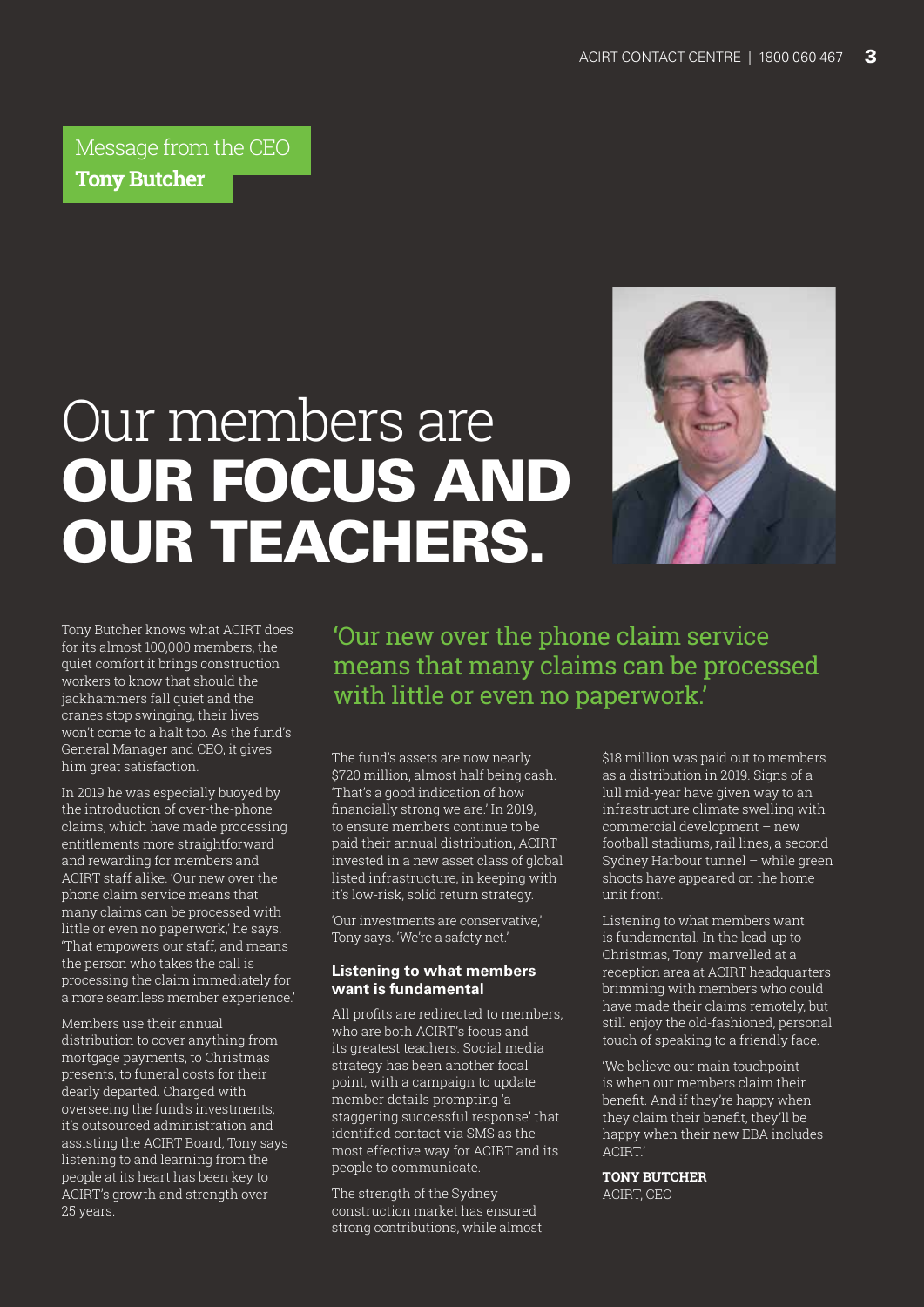### Meet the Board.

Half of the Board is appointed by union organisations while the other half is appointed by employer organisations. Any decision has to be supported by three quarters of the Board.



**Rita Mallia** (Chair) (ACTU)

**Matt Gissane**  (MBA – NSW)

**Jim Barrett**   $(A|G)$ 







**Steve McCarney**  (PTEU)



**Callum McKay**  (MP and MCA – NSW)



**Jason Jennings**  (CFMEU)

**Brian Seidler**  (MBA – NSW)



**Jim Wilson**  (AWU)



**Peter Glover**  (MBA – NSW)





**Lindsay Le Compte** 

**Glenn Thompson**  (AMWU)



Financial summary.

### THE YEAR IN NUMBERS

| <b>Total Assets</b>                         | \$715,229,555 |
|---------------------------------------------|---------------|
| <b>Total Liabilities</b>                    | \$18,985,602* |
| <b>Contributions Received</b>               | \$151,927,375 |
| <b>Benefits Paid</b>                        | \$101,795,547 |
| Number of Members                           | 97,417        |
| Number of Employers                         | 1,985         |
| Number of Claims Paid                       | 18,206        |
| <b>Total Member Account Balances</b>        | \$612,016,750 |
| <b>Total Value of Funeral Benefits Paid</b> | \$246,925     |
| Total Income Distribution to Members        | \$17,260,005  |
| <b>Total Value of Investments</b>           | \$710.583.858 |

service to ACIRT.

Note: Dean Hall resigned from the Board 29 August 2019, and Jason Jennings has taken his place. The Board acknowledges his many years of

### 'All of the Board members are committed to ensuring the safety net is there for our members when they need it.'

### Rita Mallia, ACIRT Chair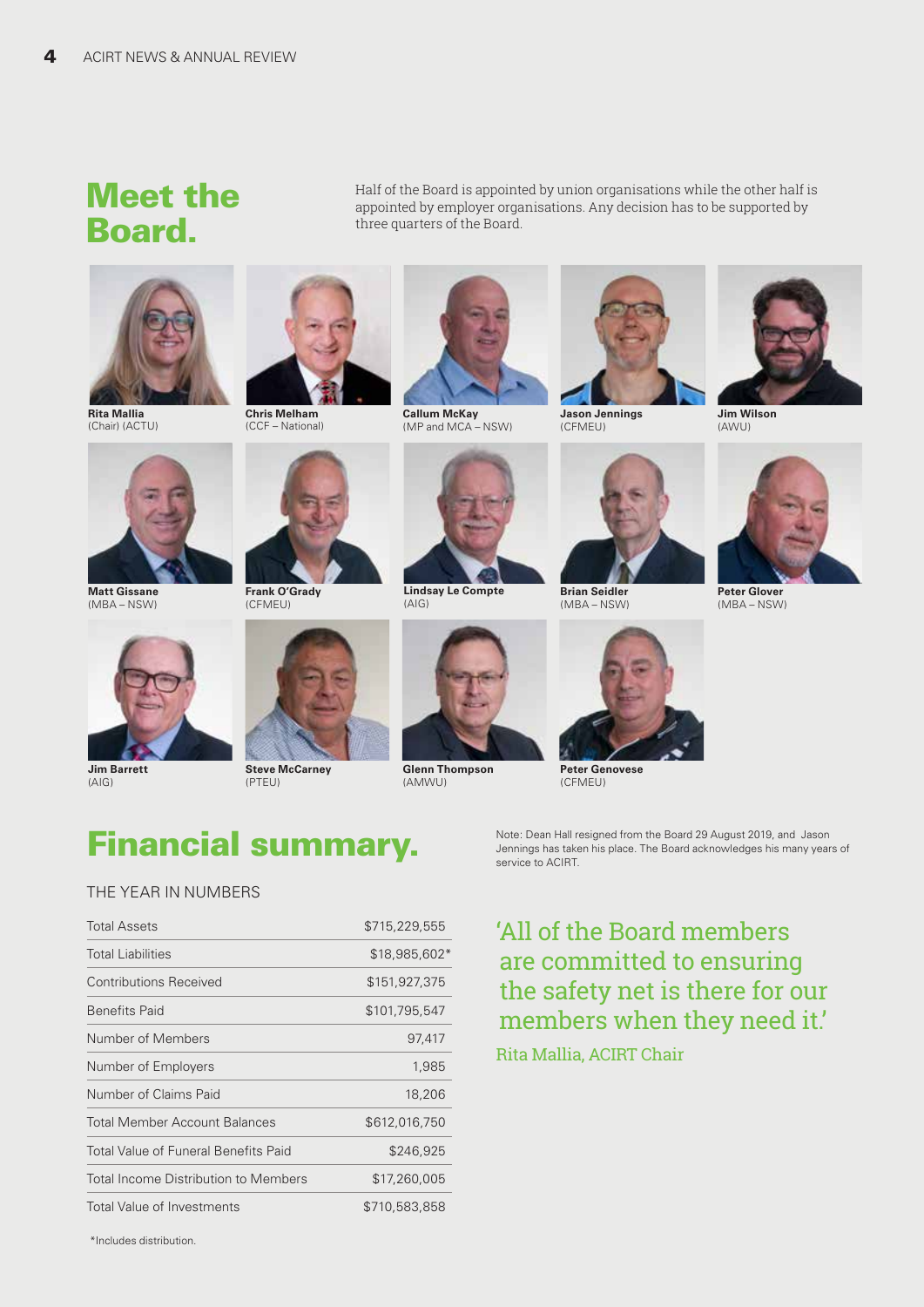**Barry Martin**, ACIRT Northern Region Coordinator

# A memory for faces, A KNACK FOR PUTTING SMILES ON THEM.

In the close to four years that Barry Martin visited the Inpex off-shore gas project off Darwin every few months, he met thousands of workers. "I get to see a lot of people, I remember a lot of faces," the ACIRT Northern Co-ordinator says. "The names you sometimes struggle with, but certain faces stay with you."

When he took a call from a worker who'd been laid off, hadn't had money coming for eight weeks and was struggling to provide for his young family while waiting for the next project, Barry put a face to the voice straight away.

"This guy was a big unit, a Kiwi boy, a really genuine bloke. I knew him from when I went up there. He said, 'I need to get my ACIRT money mate – I don't want to, but I need it to get by.'

"When you hear that you think, 'Okay, we've got to get that to you as soon as possible to make sure your family is provided for.'"

Pretty soon Barry was taking another call, the kind that makes his job a joy. "We got the money to him and he rang straight away and said, 'Thanks for that, it really got us through.' When you have people say that, you know what you're doing is worthwhile. It puts a smile on your face, put it that way."

Barry doesn't find discussing the benefits of being with ACIRT with employers and workers a hard sell, having seen so many examples of the peace of mind it brings to construction workers who find themselves in a tight spot.

He takes quiet pride in seeing people he's helped recommend ACIRT to their colleagues, knowing what their answer will be when their next employer asks, "Which redundancy fund do you want to go with?"

"You've helped them out," Barry says, "and you know they'll come back to you."

Most of all, the former union official with a background in construction enjoys people. "You have a bit of a chat, a laugh and a joke make them feel at ease. Even the employers, you get to know them too and most are really happy to deal with you. It helps, it really does help."

It goes without saying that, when he arrives on site, Barry is a friendly face that everyone is happy to see.

"Got a good head for radio mate, that's about it!" he laughs.

'You've helped them out, and you know they'll come back to you.'

Barry Martin



**NEED HELP? Barry Martin**

M: 0419 775 324 E: barry.martin@acirt.com.au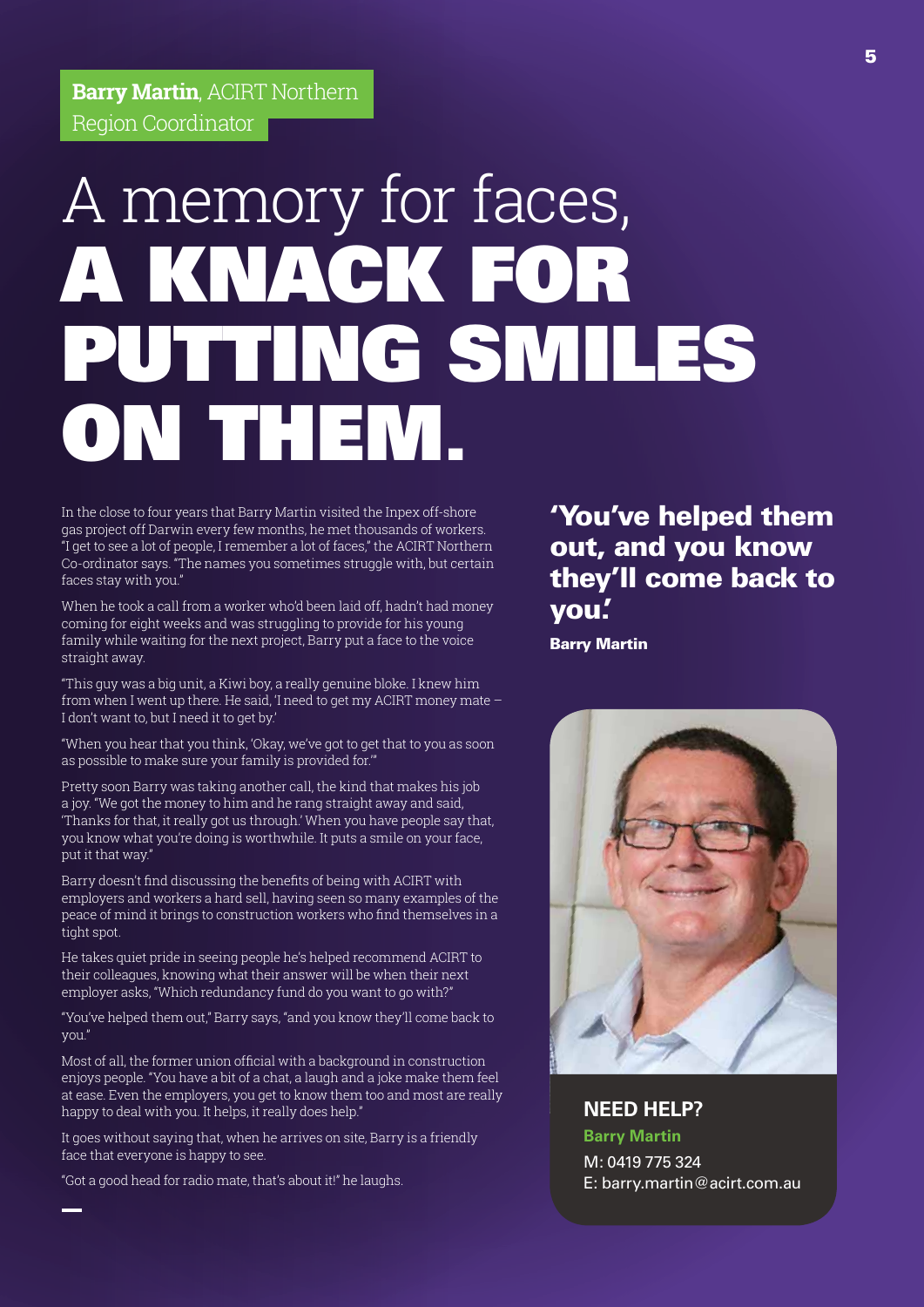# MEMBERS AND EMPLOYERS. All your questions answered

### MEMBERS

### What is ACIRT?

ACIRT is your redundancy safety net – a trust set up to secure entitlements owed by employers in the building and construction industry.

### How have I become an ACIRT member?

Because we have been advised by an employer that you are entitled to receive contributions, we have received your personal details (name, residential address and date of birth), and we have received a contribution that we can add to your account.

#### How do I claim my money?

We aim to make claiming your ACIRT benefit as easy as possible.

- 1. You can call our Contact Centre on **1800 060 467**
- 2. Log in to your account

3. Or download the Claim Form from our website.

Once you have supplied the appropriate documentation (ACIRT requires something in writing from your former employer, or from a relevant union confirming your situation), we aim to pay your benefit within three business days.

It's that simple, and if you need any help, don't hesitate to contact Ben Manna or Barry Martin, our Member Coordinators. Claims can be lodged at **acirt.com.au**.

#### When do I get my distribution?

Annual distributions are made in November. Not very member receives a distribution – we have a minimum distribution amount which usually exceeds the cost per member of running the fund.

### How can I find out more about my ACIRT?

The easiest way is by visiting our website, **acirt.com.au**. Here, you can obtain your account balance using our



MemberAccess facility, which also includes any statements – including your annual taxation statement – that have been sent to you.

### What about ACIRT and tax?

Most payments by ACIRT are classified as Eligible Termination Payments and taxed accordingly. You will pay tax on any distribution you receive, and if we don't have your Tax File Number you will usually pay more tax.

### How secure is my ACIRT money?

We invest more conservatively than most superannuation funds that have a longer-term investment horizon, with the highest percentage of our investments being in cash. This gives us great security – in our 24-year history, even during recessions and the Global Financial Crisis, every member has been able to access the full value of their redundancy account when they ceased employment.

### EMPLOYERS

#### I'm an Employer. Tell me about Employer online.

EmployerAccess is fast, simple and easy to use – you just need your ACIRT employer number and follow the prompts:

- 1. Visit **acirt.com.au**
- 2. Select the Employer tab
- 3. Click on 'Register' and enter your ACIRT employer number.

### How much do I have to contribute to ACIRT for our employees?

ACIRT requires a minimum payment of \$25 per week, per employee paid monthly. However, your redundancy obligations may be more than this and will be detailed in your Enterprise Bargaining Agreement or relevant

Award. ACIRT is not aware of the redundancy obligation that applies to your business, therefore we suggest that you contact Fair Work Australia, the relevant trade union or one of the employer associations represented on the Board to confirm your obligations.

#### Do I have to pay redundancy when an employee is on leave?

Yes. Employers are obligated to make ACIRT payments while an employee is on any Annual Leave, Long Service Leave, other paid leave or Workers Comp up to a maximum of 26 weeks.

#### What payment options do I have?

- Bpay we can provide you with the ACIRT biller code and your unique Reference Number
- Cheque made payable to ACIRT
- Electronic Funds Transfer
- Direct Debit

### Do I have to pay FBT on contributions into ACIRT?

No. ACIRT has been prescribed in regulation as an Approved Worker Entitlement Fund. This is important because any employer contributions to a fund that is not 'approved' will result in a taxable fringe benefit and thus taxed under the provisions of the Fringe Benefits Tax Assessment Act 1986 (FBTAA).

### What if I can't pay employer contributions on time?

ACIRT employer contributions are due and payable by the 14th day of the following month, i.e. September 2019 is due and payable by the 14th October 2019. The trust deed does give us the right to charge interest for late payments, therefore if you think your payment might be late or you are having cash flow issues, contact our Arrears Co-ordinator, Nicole Dorahy on **02 9863 1213** or at **nicole.dorahy@acirt.com.au** to discuss your concerns.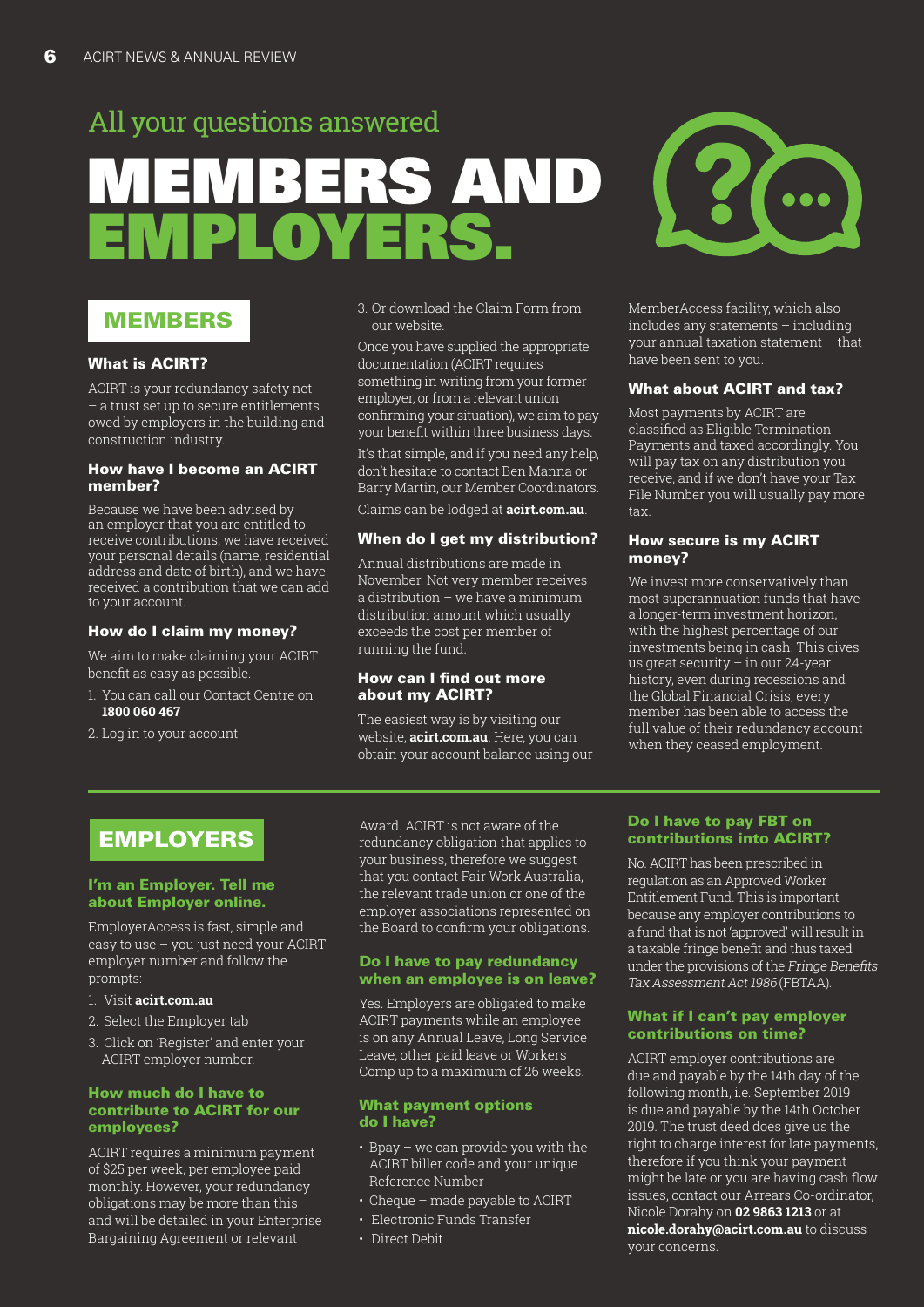'There's a lot to be said for being with a good company, where you're looked after with your ACIRT and super.'

Eamonn O'Brien

# High in Sydney's skies, Eamonn FEELS RIGHT AT HOME.

### Eamonn O'Brien knows a thing or two about life taking an unexpected turn.

In his early 20s Eamonn left his job as a greenkeeper at Ballykisteen Golf Club in his native Tipperary and set off to see the world. He arrived in Australia figuring he'd stay for three months. 'And 10 years later I'm still here.'

His background is landscaping, but now Eamonn is a formworker helping to mould a piece of history – the new Crown Casino at Barangaroo, which will be Sydney's first six-star hotel when it opens in 2021.

'I'd never worked in construction before I came here – I was looking at landscaping, but it was only \$18 an hour. Construction is where the money is.'

He's proud to be part of a team that's laying the foundations for steel workers and concreters to erect Sydney's tallest building, a 72-storey icon by the harbour. Like his BKH Constructions co-workers, he's relieved to know that ACIRT is there for them should life ever take a less appealing twist.

'Sydney is pretty good for construction work, but I've seen fellas out of work,' Eamonn says. 'I've seen guys having to pay their own redundancy insurance and whatnot,

there's a lot to be said for being with a good company, where you're looked after with your ACIRT. It's good to have something to fall back on.'

7

The pre-Christmas arrival of the annual ACIRT interest distribution is a welcome bonus for Eamonn, partner Mariana and their two-year-old daughter Scarlett. Living a beachdriven lifestyle is a regular reminder of how far his travels have taken him. Coming home to his little family, a long way from Tipperary, never fails to put a smile on his face.

'That's when the real work starts,' Eamonn laughs. 'It's good to know you're looked after.'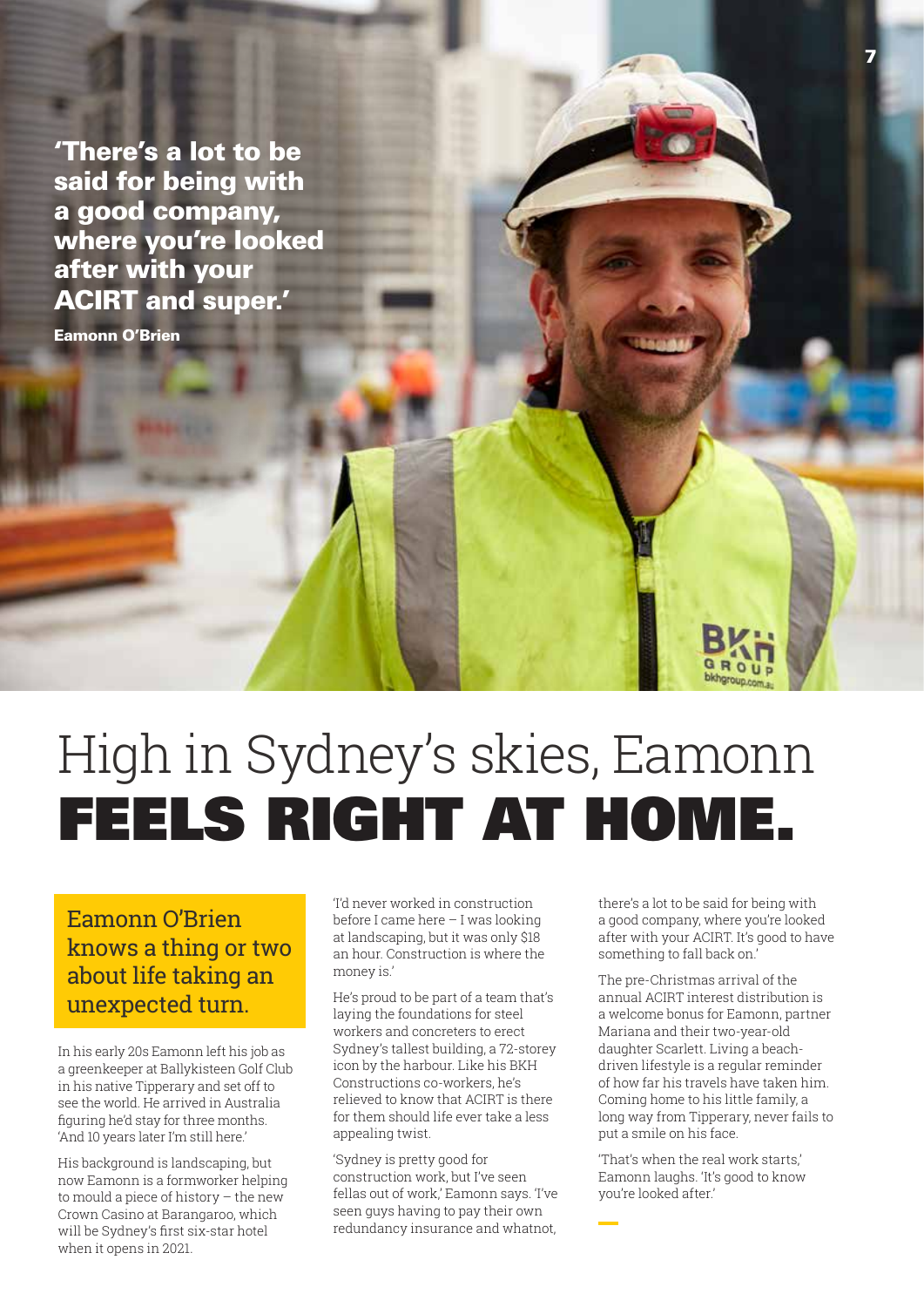# YOUR ACIRT PAYMENT COULD GO MISSING IF WE CAN'T FIND YOU

**UPDATE YOUR DETAILS TODAY NEVER MISS AN ACIRT PAYMENT** 

**ACIRT.COM.AU | 1800 060 467**

8

**ACIRT Education Foundation Grants.**

# GO BACK TO SCHOOL AND SCALE NEW HEIGHTS?

If you're thinking about qualifying for a new ticket in 2020 that will broaden your construction skillset, the ACIRT Education Foundation might be able to help.

The program has been running for almost two decades, offering financial grants to assist ACIRT members in advancing their industry skills.

The ACIRT Education Foundation is a separate fund from ACIRT itself, meaning grants are not funded out of members' entitlements.

YOUR

REDUNDANCY **SAFETY NET** 

Due to limited funds, not all applicants will be successful and grant applications should be made before embarking on a course.

Go to **acirt.com.au/ACIRT-Education** or call **02 85715437** for more information.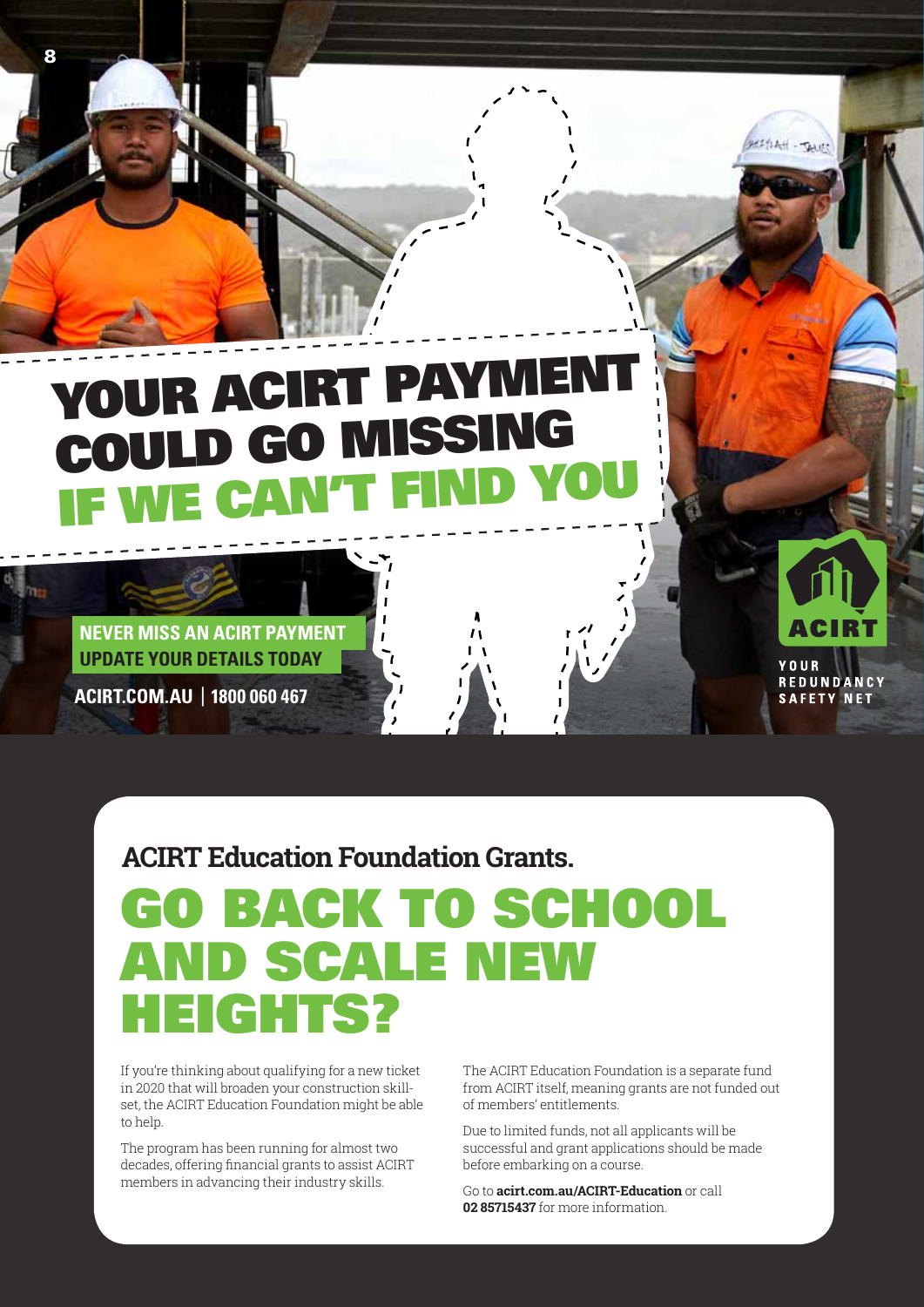

# **WHO** TO HELP SEEMS LOST.

### 'They'll be quite surprised how much money they've got there, even the young blokes.'

Ben Manna's ACIRT success story of 2019 was reinforced virtually daily, at site meetings from Barangaroo to Canberra, Wollongong to Grafton. Workers would approach him to say they'd heeded the campaign to update their details, and been able to access their money quickly and easily as a result.

'They appreciate it,' ACIRT's Southern Region Coordinator says. 'A big thing in the industry, a lot of the young blokes don't know what ACIRT is. I have a lot of discussions with apprentices who don't even realise they're getting it  $-$  it's on their payslip, but they might not be getting mail from us because we haven't got their correct details.

'They'll be quite surprised how much money they've got there, even the young blokes.'

Manna was just starting out as a 'chippy' when ACIRT began 25 years ago. His personal experience of making claims in the inevitable quiet times that come with life in a cyclical industry leave him well placed to offer a guiding hand to the members he meets on the road, who might access their annual dividend to pay bills, for a family holiday, for Christmas presents or simply to cushion the days, weeks or months between jobs.

'Blokes can have 30, 40, \$50,000 sitting there that they can access straight away if they're out of work,' Manna says. 'I tell them to leave it there for the future if they don't really need it, but either way it's a great safety net, it's a big stress relief to know it's there.'

He's a popular figure on site because workers know he's there to help, not only with their distribution, but by educating members about the scheme's other benefits. These include Education Foundation Grants, in which up to 80 percent of the cost of further training can be covered by ACIRT, allowing members to add extras 'tickets' to their qualifications and in doing so boost their wages.

He also sees how desperate people can be, and how ACIRT lightens their load in a very real way. 'They're the ones that stay with me – a family who have lost a loved one and can't afford to pay for the funeral. That's an overwhelming experience for anyone.

'ACIRT is protection, money for when you're out of work. But it's also there when you've got nothing else.'

# HOW TO MAKE A CLAIM

We aim to make claiming your ACIRT benefit as easy as possible.

- **1.** You can call our Contact Centre on **1800 060 467**
- **2.** Log in to your account
- **3.** Or download the Claim Form from our website

Once you have supplied the appropriate documentation

(ACIRT requires something in writing from your former employer, or from a relevant union confirming your situation), we aim to pay your benefit within three business days.

It's that simple, and if you need any help, don't hesitate to contact Ben Manna or Barry Martin, our Member Coordinators.

Claims can be lodged at **acirt.com.au**.

### **NEED HELP?**

ω

**Ben Manna** M: 0409 256 137 T: 02 8571 5438 E: ben.manna@acirt.com.au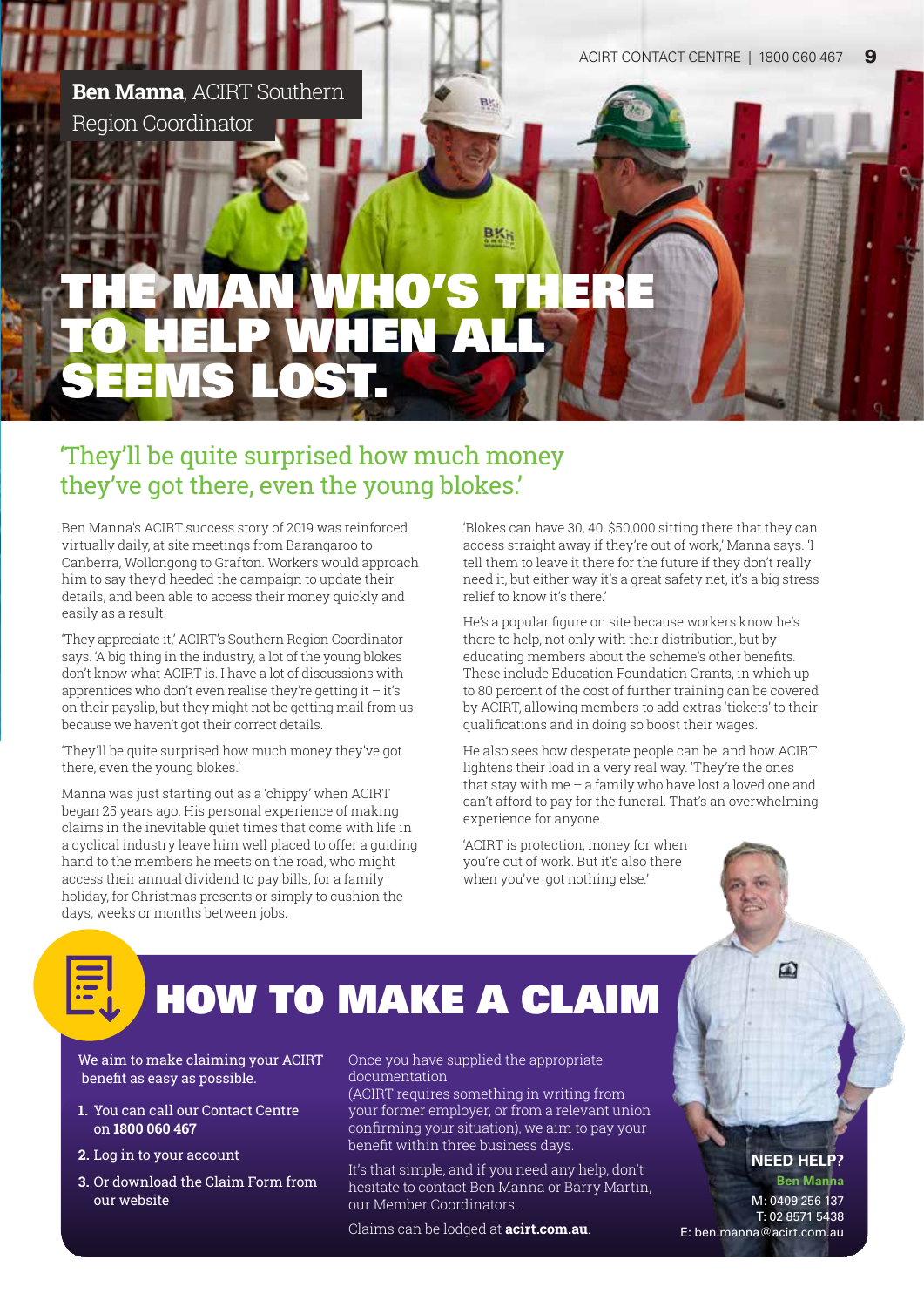'I said, 'Mate, that's what the ACIRT's for! You had seven or eight weeks pay to go and find another iob.

*Justin Geale Boone & Willard Plumbing*

**The employer's view.**

# THE FRUIT THAT'S STILL GROWING WHEN THE PICKING IS DONE.

Justin Geale was wandering through Star Casino on a night out with his wife when they bumped into a plumber he'd had to let go a few months earlier. For Justin, their encounter was an ACIRT 'lightbulb moment'.

'I was making small talk and could tell he was a bit agitated,' Justin says. 'Eventually he said, "Justin, I've gotta say, I wasn't happy with how you let me go. You only gave me a day's notice, I didn't have time to find a job."'

On the surface he was right  $-$  in line with their EBA, Justin had given the worker eight hours pay when he apologised and told him the work on that particular job had come to an end. But thanks to ACIRT, he'd already given him much more.

'I said to him, "George, I gave you seven to eight weeks' notice." He looked at me puzzled, so I asked, "How much ACIRT did you have?" He'd been with me 18 months, he had close to \$9000.

'I said, "Mate, that's what the ACIRT's for! You had seven or eight weeks pay to go and find another job."'

Having worked for Boone & Willard for nearly 40 years, Justin feels lucky to have seen ACIRT's introduction when he was a wet-behind-the-ears apprentice. Now a Boone & Willard Director, he remembers when the industry's itinerant nature amounted to the builder employing workers at the gate. 'You'd work that project, pick up your tool box and go looking for the next job.'

Now he employs a staff that averages 150, and grows or

shrinks depending on demand. Construction has changed, but the itinerant nature of the work remains.

'I call construction workers fruit pickers – that's not being disrespectful, you're just going from one farm gate to the next where the fruit's on the tree. When I let guys go it's because the fruit's all gone.'

And like fruit, the work comes back – Justin has re-employed the worker he bumped into at the casino twice since, and loves that ACIRT has been there for him in the meantime.

'You've got a generation of guys who probably don't appreciate where it's come from,' Justin says. 'But it's a great scheme, it really protects the workers.'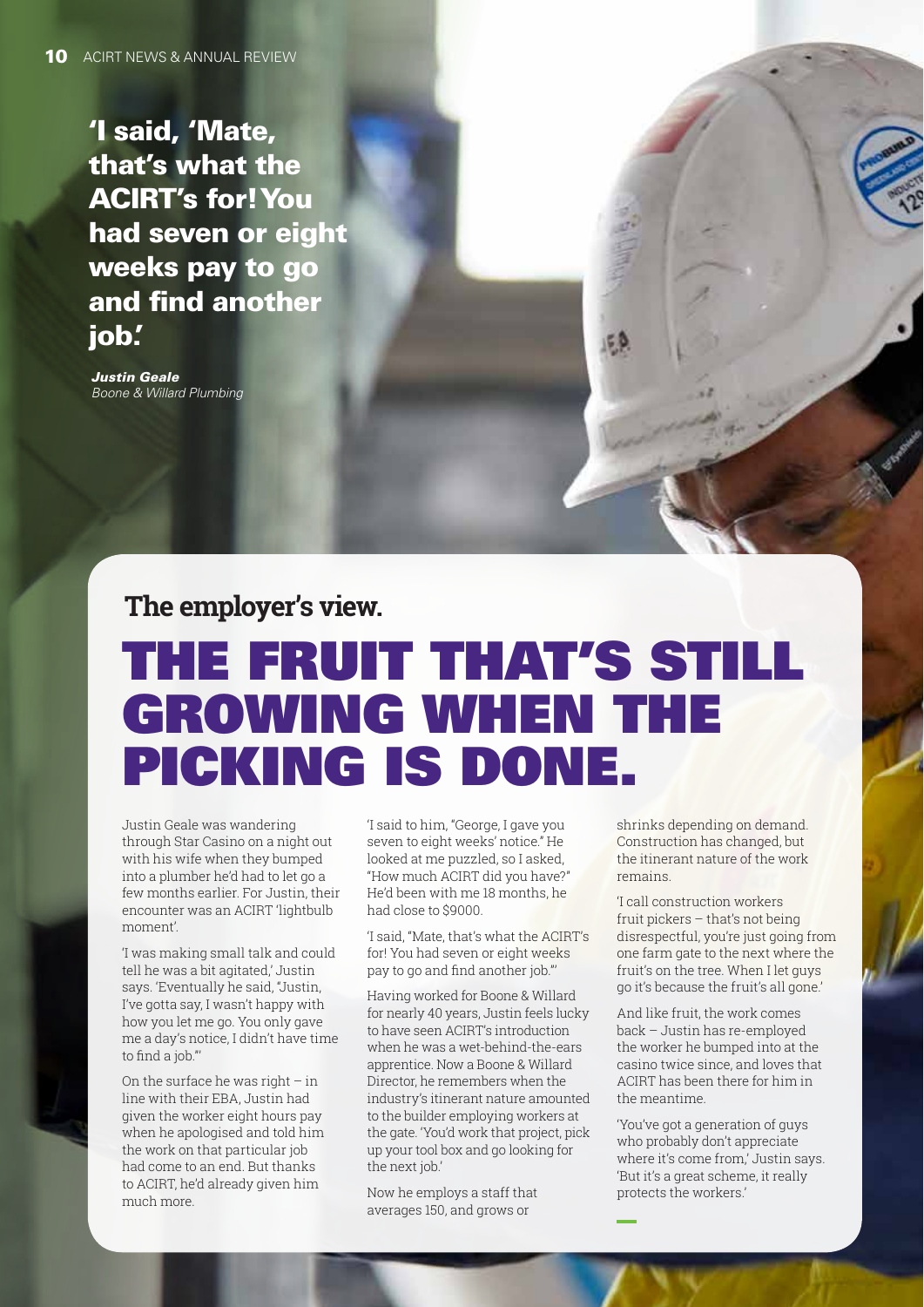# ACIRT.COM.AU JUST GOT EVEN BETTER.



**Whether you're an employee making a claim, an employer making contributions, or you simply want to learn more about ACIRT and the many and varied benefits of being involved, our new website is your one-stop shop.**

ACIRT has been going to work for building and construction industry workers since 1994. Now, our new website makes the ACIRT helping hand even more welcoming.

Go to **acirt.com.au** to see for yourself.